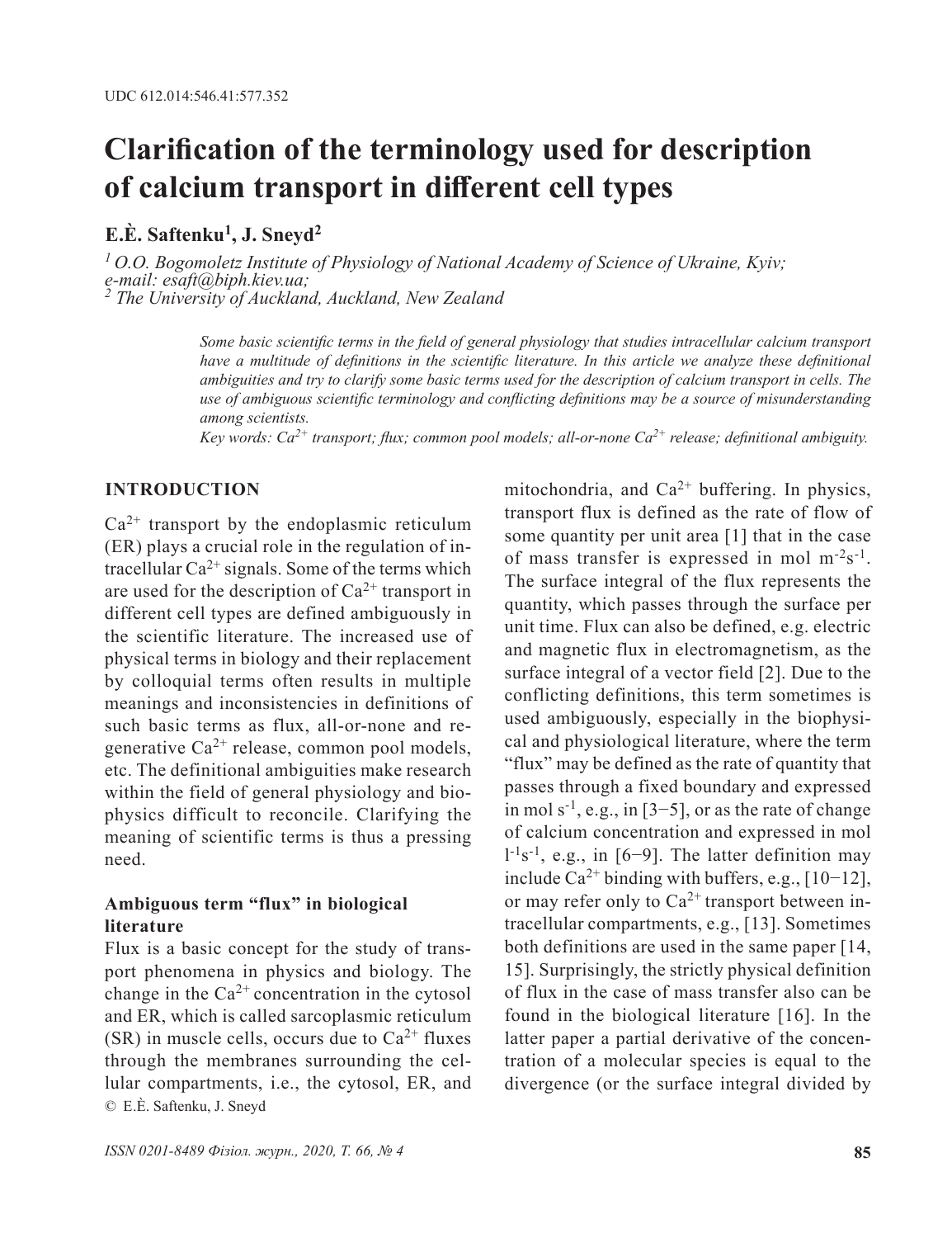the volume) of the flux. To avoid a significant terminological ambiguity, we suggest using the definition that describes the derivatives of  $Ca^{2+}$ concentrations as "the rate of change in calcium concentration" instead of "fluxes". It seems to be a good practice to designate these derivatives by some other symbol than *J*, which is traditionally used to designate the term "flux" despite of its meaning. For example, in [17] the symbol *R*  was used. As regards the term "flux", it may be acceptable to define it as the surface integral of the rate of transport of some quantity. In this sense, the term "net flux" that is frequently used in the biological literature means the difference between the two unidirectional fluxes, influx and efflux. Net  $Ca^{2+}$  uptake means the difference between uptake and release fluxes, and net  $Ca^{2+}$ release means the difference between release and uptake fluxes [6].

In any case, a great care is needed when the term "flux" is used to define some quantities in equations, and papers should always be careful to give the units of these quantities explicitly. This problem becomes especially pronounced when the intercellular movement of  $Ca^{2+}$ between interconnected cells is modelled.

# **Clarification of the term "Ca2+-induced calcium release", the modes of Ca2+-induced calcium release and its attributes**

 $Ca<sup>2+</sup>$  release from the ER/SR is executed by two families of calcium-release channels, the ryanodine receptors (RyRs), the Ca<sup>2+</sup>-gated Ca<sup>2+</sup> channels, and the inositol  $1,4,5$ -trisphosphate  $(\text{IP}_3)$ receptors.  $Ca^{2+}$ -induced calcium release (CICR) usually is defined as  $Ca^{2+}$  release from intracellular stores activated by calcium alone, i.e. via RyRs, and  $Ca^{2+}$  release via IP<sub>3</sub> receptors is termed IP<sub>3</sub>-induced Ca<sup>2+</sup> release (e.g., [18, 19]). However, in some papers, CICR was defined as  $Ca^{2+}$  release via both RyRs and IP<sub>3</sub> receptors (e.g., [20]). The term CICR is so widely used that the authors usually do not give its definition, and it is not clear without an additional context, which exactly processes they mean. The definition of CICR was discussed in the review of M. Endo [21]. The author outlines that in the case of the IP<sub>3</sub> receptor, Ca<sup>2+</sup> can cause Ca<sup>2+</sup> release only in the presence of IP<sub>3</sub>.  $Ca^{2+}$  release at a constant  $IP_3$  concentration can be considered CICR, but if  $Ca^{2+}$  is not, by itself, sufficient to evoke Ca2+ release, such Ca2+ release cannot be considered as CICR. Therefore, although both types of receptors exhibit positive feedback where  $Ca^{2+}$  potentiates its own release, CICR should be considered as an exclusive property of RyRs.

To characterize  $Ca^{2+}$  release from the endoplasmic reticulum (ER) in nerve cells, the term "CICR modes" was introduced [6, 13] and three modes of CICR, attenuated net uptake, graded net release and regenerative net release were characterized. These modes were simulated for a fixed ER  $Ca^{2+}$  concentration. In the first mode,  $Ca^{2+}$  uptake into the ER by sarco(endo)plasmic reticulum Ca<sup>2+</sup> ATPases is faster than Ca<sup>2+</sup> release from the ER and is attenuated by  $Ca^{2+}$ release. Since "attenuated net  $Ca^{2+}$  uptake" as a model of "release" [6] sounds a little confusing, a more rigorous term that has a clear meaning could be "the modes of net ER  $Ca^{2+}$  transport" instead of "CICR modes". The modes of net ER  $Ca<sup>2+</sup>$  transport can be characterized by several attributes, such as the direction of net ER  $Ca^{2+}$ flux across the ER membrane, the regenerative or non-regenerative behavior, gradation by  $Ca^{2+}$ influx, and CICR gain.

The direction of the net ER  $Ca^{2+}$  flux determines if the ER acts as a sink or a source [22]. CICR and IP<sub>3</sub>-induced calcium release are both intrinsically self-reinforcing processes since the release of  $Ca^{2+}$  leads to regenerative RyR and  $IP_3$  receptor activation. However, net CICR and  $IP_3$ -induced calcium release do not have regenerative character when ER releases  $Ca^{2+}$  at a rate that is slower than  $Ca^{2+}$  clearance by other pathways. In this case, positive feedback is terminated during the stimulation or at the end of the stimulation (the second mode by Albrecht et al. [6]). In contrary, regenerative net CICR and  $IP_3$  calcium release occur when the ER releases  $\tilde{Ca}^{2+}$  at a rate that is faster than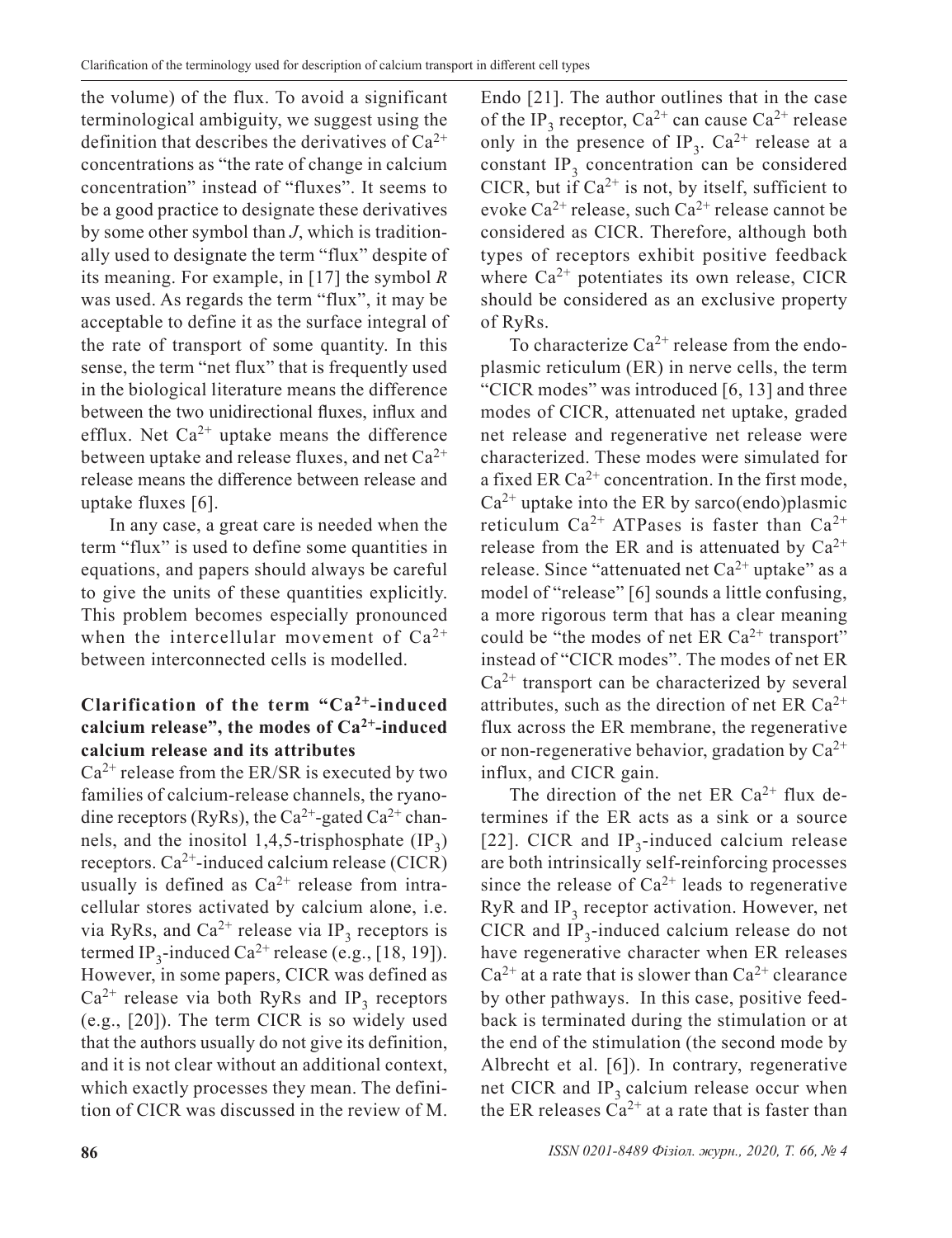$Ca^{2+}$  clearance by other pathways including slow buffers (the third mode by Albrecht et al. [6]). Net  $Ca^{2+}$  release from the ER may lose its regenerative character when the rate of  $Ca^{2+}$  release is equilibrated with the rate of  $Ca^{2+}$  clearance from the cytosol due to counteracting termination mechanisms. The terms "regenerative CICR" and "all-or-none  $Ca^{2+}$  release" are often used in the scientific literature as synonyms [23−25]. Meanwhile, simulations have revealed that the regenerative character of net CICR indeed does not preclude the release of  $Ca^{2+}$ in a graded manner with increasing stimulus strength due to the counteracting termination mechanisms [26].

The term "gradation of CICR" can be defined as proportionality of  $Ca^{2+}$  release flux to the Ca<sup>2+</sup> influx through plasma membrane Ca<sup>2+</sup> channels, which can be linear ("smooth") or non-linear [27]. All-or-none CICR is characterized by a maximal  $[Ca^{2+}]$ ; response, which is the same at any strength of a stimulus above the threshold [24]. This happens when the sum of all  $Ca^{2+}$  fluxes into the cytosol cannot be compensated by counteracting termination mechanisms, all effluxes and  $Ca^{2+}$  binding with slow buffers. Whether regenerative net  $Ca^{2+}$ flux can be a nonlinearly graded function or behave in an all-or-none manner depends on the gain amplification of the  $Ca^{2+}$  transient triggered by  $Ca^{2+}$  current, and the terms "graded" and "regenerative" refer to the distinct attributes of the mode.

There are similarities between  $Ca^{2+}$  dynamics and membrane potential dynamics in excitable cells because they both are described by the same mathematical formalism of nonlinear dynamics [15, 24]. Action potentials (APs), similar to all-or-none  $Ca^{2+}$  release events, are considered as one instance of a broad class of regenerative events caused by intrinsic positive feedback [28]. Graded regenerative potentials are one of the types of such events [29, 30]. Recently large analog fluctuations in membrane potential were discovered in the dendrites of the neocortex in freely behaving rats [31]. Some

authors incorrectly termed regenerative events as APs [32]. The amplitude and waveform of APs are invariant with respect to the amplitude, duration, and waveform of the stimulus that evoked it. Unlike the APs, the amplitude and waveform of graded regenerative potentials are highly sensitive to the characteristics of the stimulus. It should be noted that in contrast to membrane potentials, the overwhelming majority of  $Ca^{2+}$  release events are more or less graded and are not similar to APs.

The term "gain of  $Ca^{2+}$  release" is also confusing. Most authors use this term according to the definition suggested by Michael Stern [27] for cardiomyocytes: gain is the ratio of the amount of  $Ca^{2+}$  released from the ER to that amount of  $Ca^{2+}$  which entered into the cells through plasma membrane  $Ca^{2+}$  channels. This definition is applicable to many excitable cells. CICR gain is considered to be low when it is smaller than unity, in which case it provides a robust and graded amplification of the  $Ca^{2+}$  signal in the absence of a counteracting termination mechanism [27, 33]. Alternatively, the term "low gain mode" was used as a synonym of net  $Ca^{2+}$  uptake [6, 13].

# **Common pool models and the models of local control**

Common pool models were defined by M. Stern in 1992 [27] as those models in which the trigger Ca<sup>2+</sup> and released Ca<sup>2+</sup> pass through a common cytosolic pool, and in which all RyRs are controlled by the whole-cell trigger  $Ca^{2+}$ current rather than by local openings of single  $Ca<sup>2+</sup>$  channels. These models simulate a spatially homogeneous (global)  $Ca^{2+}$  concentration, which is described by only one variable in the whole cell or in each cell compartment [34]. For example, in cardiac cells this occurs when all nanodomains in the junctional, or dyadic, clefts between the sarcolemma and SR coalesce into a single compartment with volume equal to that of all dyads within the cell. Using linear stability theory, M. Stern [27] demonstrated that common pool models cannot achieve both high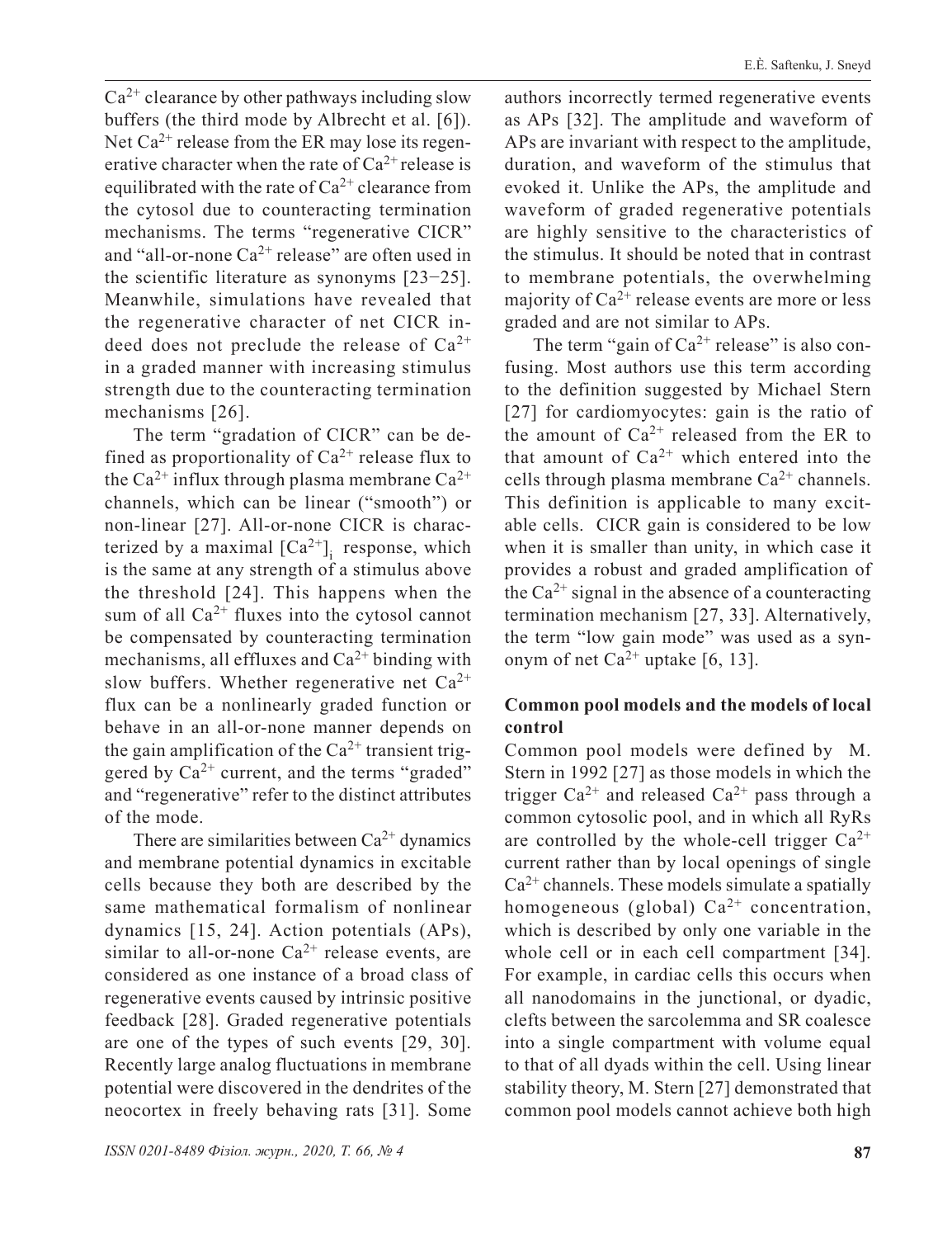gain and smoothly graded  $Ca^{2+}$  release, which was observed experimentally in cardiomyocytes. To explain this gradation, M. Stern proposed models of local control of CICR in ventricular myocytes that suggest that voltage-dependent Ca2+ channels on the sarcolemma and RyRs on the SR interact via local high  $Ca^{2+}$  elevations within the dyadic cleft. Graded release arises as the result of statistical recruitment of spatially uncoupled  $Ca^{2+}$  release units (CRUs). CRUs were also defined ambiguously as discrete clusters of RyRs [33], or as the set of release channels together with associated voltagedependent  $Ca^{2+}$  channels [35]. Numerous models of  $Ca^{2+}$  sparks (e.g., [5, 10]) are models of local control where voltage-dependent and release  $Ca^{2+}$  channels communicate through changes in  $Ca^{2+}$  concentration in a restricted subsarcolemmal space, i.e. the trigger  $Ca^{2+}$  and released  $Ca^{2+}$  pass through a common pool.

The clarity of terms characteristic for ventricular myocytes worsens in publications concerning atrial myocytes. In contrast to ventricular myocytes that have a well-developed system of deep sarcolemma invaginations (t-tubules) where L-type  $Ca^{2+}$  channels are localized in the immediate proximity of RyR clusters, only some populations of atrial myocytes have a developed system of t-tubules. Recently a model for a subpopulation of right mouse atrial myocytes with developed transverse-axial tubule system was published [36]. This model is based on the common-pool model in ventricular myocytes with a common dyadic cleft, but the authors claim that their model includes local control of CICR. To model atrial myocytes that do not have a transverse axial tubule system and whose  $Ca^{2+}$  release relies on  $Ca^{2+}$  diffusion from the submembrane regions, spatial models of atrial myocytes were developed. The first models were one-dimensional models where space was divided into several compartments with homogeneous  $Ca^{2+}$  concentrations. The  $Ca^{2+}$  transients are large in the periphery of the cell and small in the cell center. The voltage-dependent  $Ca<sup>2+</sup>$  current enters into the peripheral subspace

compartment only. Into other compartments  $Ca<sup>2+</sup>$  enters due to diffusion. In the review of Heijman et al. [37], all spatial models are considered as the opposite of common pool models. The authors propose that, similarly to atrial models, ventricular models can be divided into common-pool and spatial local control models [37]. But the same increase in the number of compartments in the models where the trigger calcium and released calcium pass through common cytosolic pool in each compartment and where only macroscopic SR  $Ca^{2+}$  release is described does not make these models different from any other common pool models. The authors of one of such model [38] write that their model shares the general limitations of common pool models such as an approximate description of macroscopic SR  $Ca^{2+}$  release. The same concerns spatial neuronal models, where the space is divided by shell compartments.

A more difficult case is presented by 3-dimensional models. In a recent model of local control in ventricular myocytes [9] with realistic reconstruction of intracellular structures, the dyads and junctional SR were treated as single voxels in the spatial geometries. But in some models of atrial myocytes, where spatial grids were modeled as two-dimensional domains [39, 40], the spatial information necessary to model separate dyadic volumes and so  $Ca^{2+}$  concentration that locally controls  $Ca^{2+}$  release into the dyadic space was not provided [39]. In some other models of atrial myocytes, the dynamics of  $Ca^{2+}$  release units was studied in detail at high spatial resolution [40]. Thus, we can see that the terms "common pool models" and sometimes "local control models" do not have accurate definitions and are sufficiently ambiguous to allow for several conflicting interpretations. More rigorous could be the classification of models as spatially homogeneous models (in the whole cell or within each cell compartment) with macroscopic SR/ER Ca<sup>2+</sup> release versus microdomain models of  $Ca^{2+}$  dynamics and elementary  $Ca^{2+}$ release units.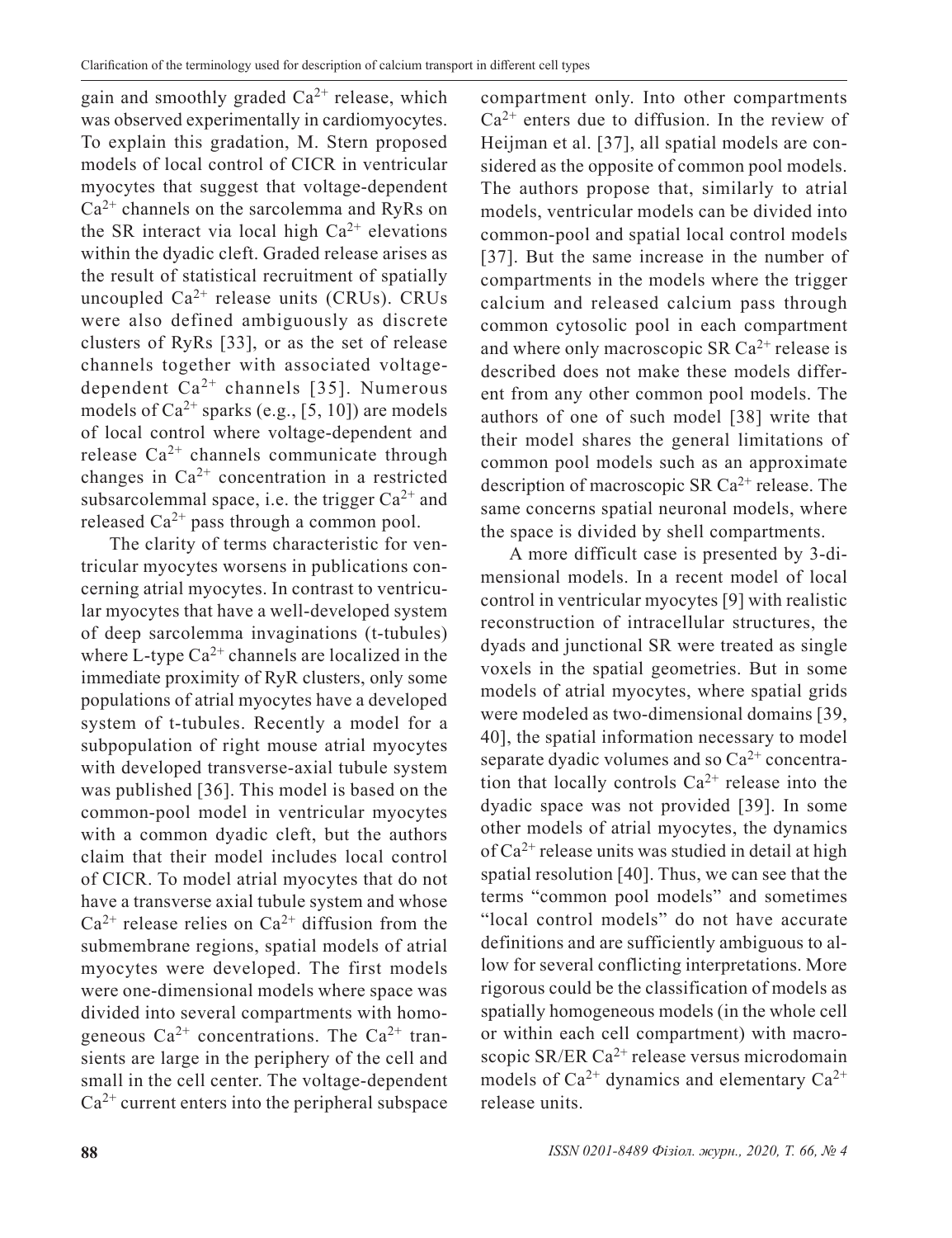#### **CONCLUSIONS**

In order to avoid miscommunication of information and to compare more efficiently the results from different publications, ambiguous scientific terms should be avoided or at least defined explicitly. Moving toward a common terminology would benefit future research.

*The authors of this study confirm that the research and publication of the results were not associated with any conflicts regarding commercial or financial relations, relations with organizations and/or individuals who may have been related to the study, and interrelations of coauthors of the article.*

#### **О.Е. Сафтенку<sup>1</sup>, Дж. Снейд<sup>2</sup>.**

## **ПОЯСНЕННЯ ТЕРМІНОЛОГІЇ, ЩО ВИКОРИСТОВУЮТЬСЯ ДЛЯ ОПИСУ ТРАНСПОРТУ КАЛЬЦІЮ В РІЗНИХ ТИПАХ КЛІТИН**

*1Інститут фізіології ім. О.О. Богомольця НАН України, Київ; e-mail: esaft@biph.kiev.ua; 2Університет Окленду, Окленд, Нова Зеландія.*

Деякі основні наукові терміни у галузі загальної фізіології, що вивчає внутріклітинний транспорт кальцію, мають велику кількість визначень в науковій літературі. В цій статті ми аналізуємо неоднозначності визначень і намагаємося з'ясувати деякі основні терміни, що використовуються для опису транспорту кальцію в клітинах. Використання неоднозначної наукової термінології і суперечних визначень може стати джерелом непорозуміння серед вчених. Ключові слова: транспорт іонів кальцію; потік; моделі загального пулу; вивільнення  $Ca^{2+}$ за принципом «все або нічого»; невизначеність визначень.

#### **Е.Э. Сафтенку, Дж. Снэйд**

#### **ПОЯСНЕНИЕ ТЕРМИНОЛОГИИ, КОТО-РАЯ ИСПОЛЬЗУЮТСЯ ДЛЯ ОПИСАНИЯ ТРАНСПОРТА В РАЗНЫХ ТИПАХ КЛЕТОК**

Некоторые основные научные термины в области общей физиологии, которая изучает внутриклеточный транспорт кальция, имеют множественные определения в научной литературе. В этой статье мы анализируем эти неоднозначные определения и пытаемся прояснить некоторые основные термины, которые используются для описания транспорта кальция в клетках. Использование неоднозначной научной терминологии и конфликтующих определений может служить источником непонимания среди ученых.

Ключевые слова: транспорт ионов кальция; поток; модели общего пула; высвобождение  $Ca^{2+}$  по принципу «все или ничего»; неоднозначность определений.

#### **REFERENCES**

- 1. Bird RB, Stewart WE, Lightfoot EN. Transport phenomena. 2nd ed. New York: John Wiley and Sons; 2006.
- 2. Spiegel MR, Lipschutz S, Spellman D. Vector analysis. Schaum's Outline Series. 2nd ed. New York: McGraw-Hill Education; 2009.
- 3*.* Blumenfeld H, Zablow L, Sabatini B. Evaluation of cellular mechanisms for modulation of calcium transients using a mathematical model of fura-2  $Ca^{2+}$  imaging in Aplysia sensory neurons. Biophys J. 1992;63: 1146-64.
- 4. Friel DD.  $[Ca^{2+}]$ ; oscillations in sympathetic neurons: an experimental test of a theoretical model. Biophys J. 1995;68:1752-66.
- 5. Hinch R, Greenstein JL, Tanskanen AJ, Xu L, Winslow RL. A simplified local control model of calcium-induced calcium release in cardiac ventricular myocytes. Biophys J. 2004;87:3723-36.
- 6. Albrecht MA, Colegrove SL, Hongpaisan J, Pivovarova NB, Andrews SB, Friel DD. Multiple modes of calciuminduced calcium release in sympathetic neurons I: attenuation of endoplasmic reticulum  $Ca^{2+}$  accumulation at low  $[Ca^{2+}]$ <sub>i</sub> during weak depolarization. J Gen Physiol. 2001;118:83-100.
- 7. Williams GS, Chikando AC, Tuan HT, Sobie EA, Lederer WJ, Jafri MS. Dynamics of calcium sparks and calcium leak in the heart. Biophys J. 2011;101:1287-96.
- 8. Gin E, Kirk V, Sneyd J. A bifurcation analysis of calcium buffering. J Theor Biol. 2006;242:1-15.
- 9. Colman MA, Pinali C, Trafford AW, Zhang H, Kitmitto A. A computational model of spatio-temporal cardiac intracellular calcium handling with realistic structure and spatial flux distribution from sarcoplasmic reticulum and t-tubule reconstructions. PLOS Comput Biol. 2017;13:e1005714.
- 10. Sobie EA, Dilly KW, dos Santos Cruz J, Lederer WJ, Jafri MS. Termination of cardiac  $Ca^{2+}$  sparks: an investigative mathematical model of calcium-induced calcium release. Biophys J. 2002;83:59-78.
- 11. Shiferaw Y, Watanabe M, Garfinkel A, Weiss JN, Karma A. Model of intracellular calcium cycling in ventricular myocytes. Biophys J. 2003;85:3666-86.
- 12. Cannell MB, Kong CH, Imtiaz MS, Laver DR. Control of sarcoplasmic reticulum  $Ca^{2+}$  release by stochastic RyR gating within a 3D model of the cardiac dyad and importance of induction decay for CICR termination. Biophys J. 2013;104:2149-59.
- 13. Albrecht MA, Colegrove SL, Friel DD. Differential regulation of ER  $Ca^{2+}$  uptake and release rates accounts for multiple modes of  $Ca^{2+}$ -induced  $Ca^{2+}$  release. J Gen Physiol. 2002;119:211-33.
- 14. Patterson M, Sneyd J, Friel DD. Depolarizationinduced calcium responses in sympathetic neurons: